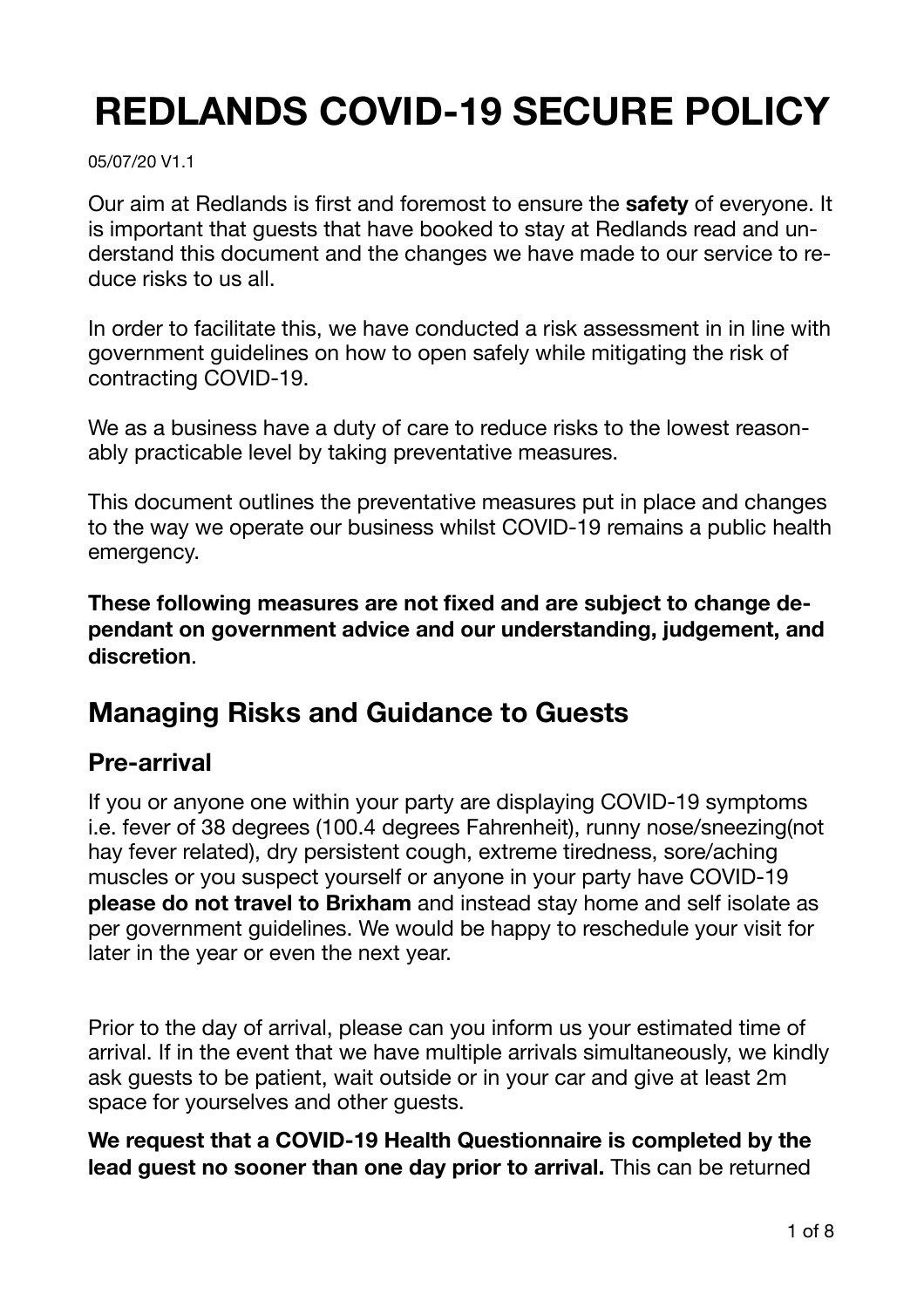to us via email or can be completed in paper form during check-in. The form can be found on our website.

## **Entering and leaving the building**

The outer door is never locked and unless raining we leave it open so no need for guests to touch those handles when entering/exiting the building.

We do keep the inner door locked and shut at all times though (unless we are airing and are around). Access to the inner door is by key fob placed on or preferably near the black screen of the lock.

Alcohol hand sanitiser dispensers have been provided for all of our safety. These will be located within the the outer porch and just inside. We kindly ask guests to ensure that they sanitise hands before entering the building.

Only people staying at Redlands are allowed on the premises.

## **Check-in**

We will only be able to check-in one party at a time, so if when you arrive and other guests are in the entrance hall, please wait outside until the entrance hall has cleared.

On arrival, in the interest of safety to all guests and staff, the lead guest will be given a COVID-19 health check questionnaire if not already completed.

We may also request to take the temperature of any person in your party using an infrared thermometer on arrival. If anyone has a temperature of over 38 degrees centigrade we will re-test after 20 minutes and if still over 38 degrees centigrade we will request that you and your party return home and self isolate as per government guidelines. We will then be able to re-arrange your stay for you in the future at no extra cost.

The guest registration form will need to be completed and signed. If payment has not already been taken, the balance will be paid in full.

Keys which have been cleaned/sanitised prior to your arrival will be placed in your room. There will be signs on each floor explaining how to operate/lock the room doors.

Help with luggage to your room is available if required.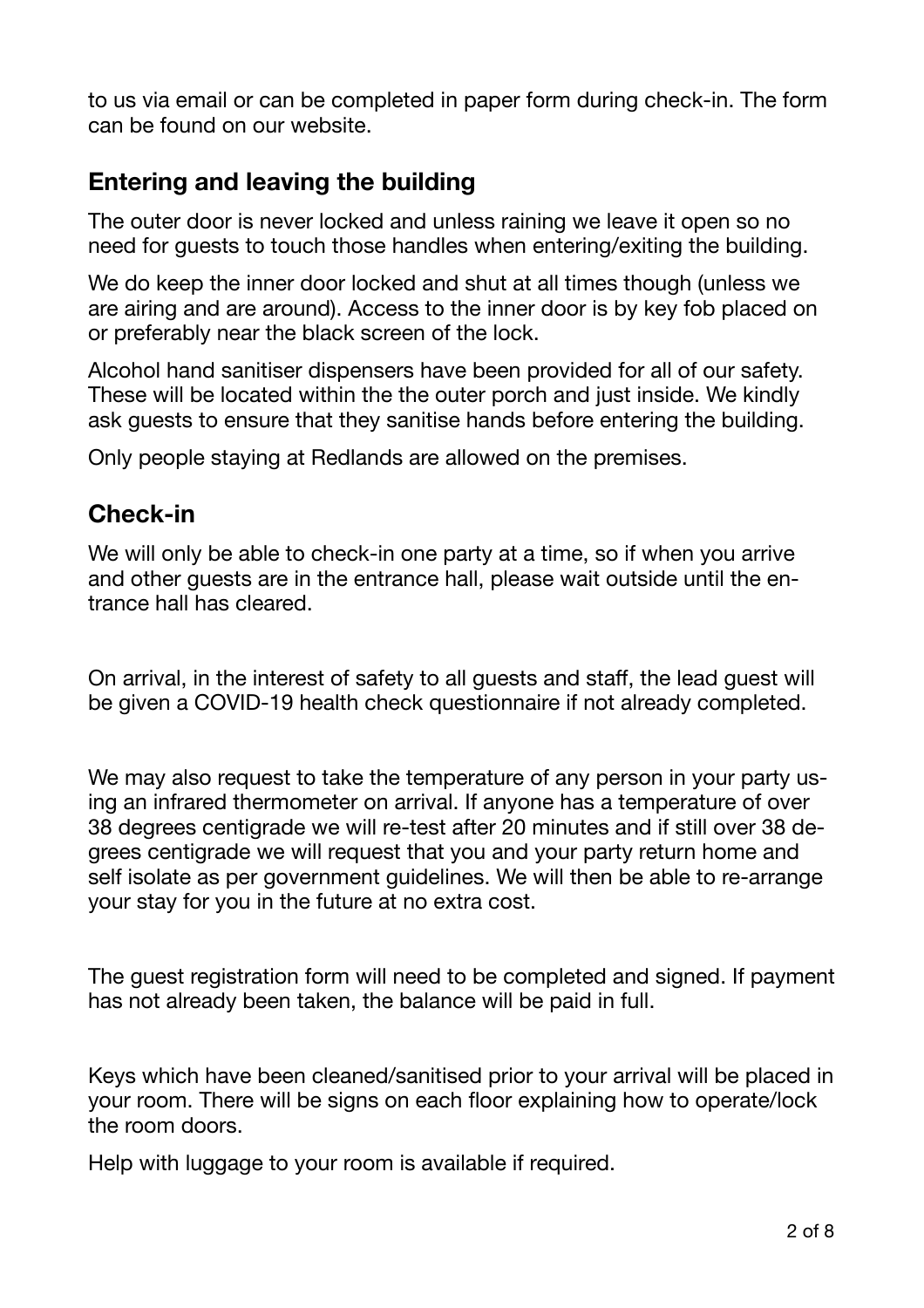## **Movement within and around the building**

When entering or leaving the building please try to ensure that you keep 2 meters from other people.

Located on the ground and 1st floor there are places that can be used to give way to other guests using the stairs and corridors. On the 2nd floor, please be aware that space is limited and you may need to give way by entering/momentarily waiting in your room.

## **Guest Room**

Prior to your arrival, and to minimise your risk of contracting Covid-19, your room will be deep cleaned and sanitised. Also, to minimise the risks of both guests and staff being infected and to give us sufficient time to facilitate thorough deep cleaning/sanitisation of rooms between guest stays, we will not enter or service the rooms on a daily basis. For details about room servicing see Cleaning & sanitising section.

Hair dryers, the welcome book, spare blankets and other items have been reduced or removed from the rooms to help us minimise risks. If you require a hair dryer or anythings else that is normally in the room just ask and we'll be happy to help.

### Soft Furnishings

Based on advice from the government, soft furnishing have **where possible been removed**. Carpets, curtains and other soft furnishing cannot be practicably sanitised and we therefore remind guests to wash hands after drawing the curtains or touching any soft furnishings within the rooms prior to eating or touching ones face.

#### Towels

Towels will be replaced every three days. If you require your towels changing, please leave your soiled towels sealed/tied in the red plastic bag provided and leave the bag outside the door trying to ensure there is no trip hazard. We will then leave fresh clean towels outside your door in a blue bag together with a new red bag which should be retained for disposal of soiled towels.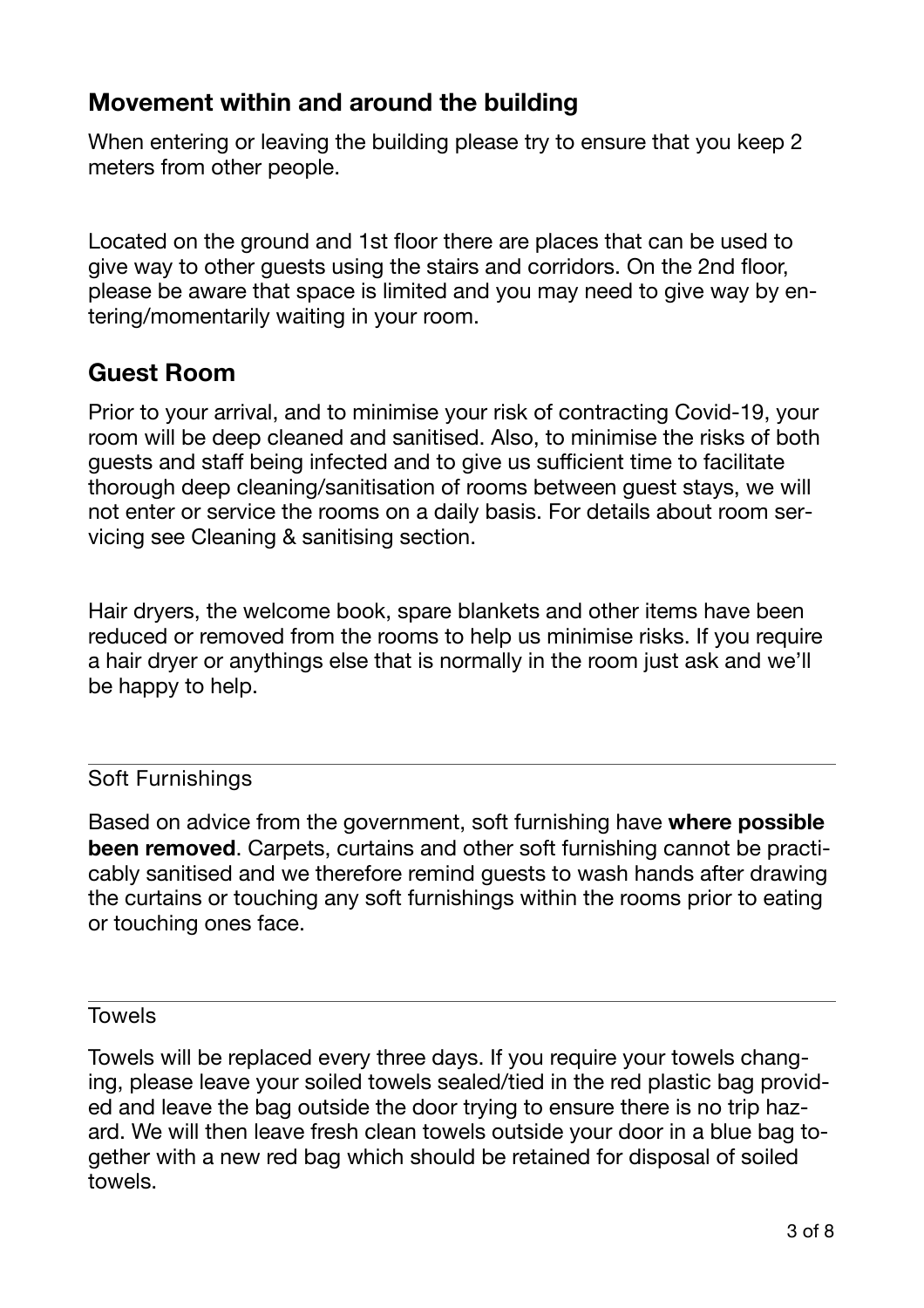#### **Bathrooms**

We request that guest ensure toilet lids are closed when flushing to minimise aerosol droplets being created. We will leave toilet cleaner/disinfectant in each guest bathroom. If any other cleaning materials are required, please ask and we will be happy to supply.

**We will leave one toilet roll just inside your room on the floor each day. If you require more than one you can phone or text us with your room number or ask us at breakfast or outside and we will happily provide more.** 

Room waste

Spare white bin liners have been placed under the current bag in use. We request that guests tie and place used waste bags outside the room for collection.

Hospitality tray

When you arrive your hospitality tray will have been relished from pristine or quarantined stock. An order form for replenishment of the tray can be found on our website. The password for the order form is 'Drinks'

Please request any items you require i.e. tea bags, coffee sachets etc. Clean cups will be placed in a plastic bag with the items requested and left on reception for your collection.

## **Dining Room - Breakfast / Takeaway meals**

To maintain social distancing we have reduced the number of tables in the dining room by half (from 8 to 4). Tables will be placed to maximise distances and give at least 1.5m (people back to back facing) and at 2m positioned so that people from different tables are not closely facing one another.

All breakfast items will be pre-ordered and be brought out from the kitchen (including cutlery) and placed on an empty table for you to collect.

Can you please fill in the online breakfast order form for the following morning by 8pm. The online breakfast form password is 'Brixfast'. We can if requested print paper forms or are happy to take orders over the phone.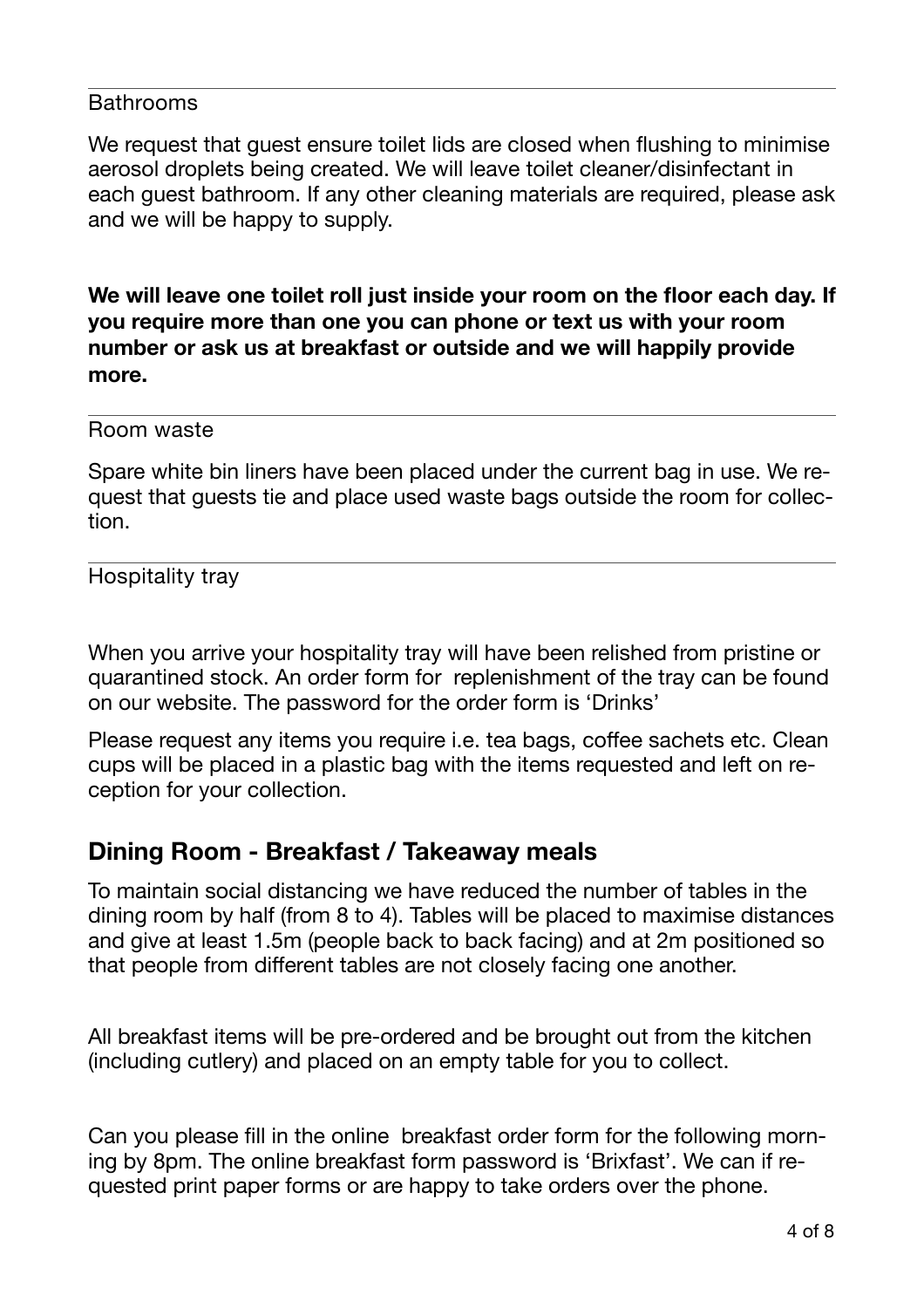During busy periods (which July/August/September usually are), we anticipate holding two breakfast sittings, an early 8.00am for which the dining room is to be vacated by 9.00am and a late 9.15am. Time slots are on a first come first serve basis and cannot be booked prior to arrival, although, may be able to be changed during the stay. Your table number will correspond to your room number. We may be able to serve breakfast in our garden if the weather is good and you request it but again socially distanced seating is limited.

Of an evening, the dining room will be available with prior arrangement for guests to eat takeaway food and if we are at home we can supply plates and cutlery upon request If required . This facility will need to be booked due to social distancing and is on a first come first serve basis and is not guaranteed.

## **Cleaning & Sanitising**

Covid-19 is an enveloped virus. This means that the protein capsid containing the viral genome is surround by a lipid (fatty) membrane.

Alcohol based solutions and gels equal to or between 70% to 80% have been shown to deactivate enveloped viruses with one minute exposure time.

Washing hands with soap and water also disrupts the viruses fatty lipid membrane thereby deactivating it.

We practice frequent hand washing - especially before touch anything in the kitchen.

To avoid guests and staff catching the virus via potentially contaminated hard surfaces within Redlands, i.e. frequently touched objects such as, door handles, stair rails, bathroom surfaces including handles, sinks, showers heads/dials/rails toilet seats etc and hard surfaces within rooms - sanitising disinfectants that contain quaternary ammonium compounds that are known to attack the lipid structure of viruses envelopes and thereby deactivate it are used.

We use a sanitiser spray which passes BS EN 1276, BS EN13704, BS EN-1650, **BS EN14476**. This cleans and sanitises frequently touched items such as door handles, tables, banisters etc.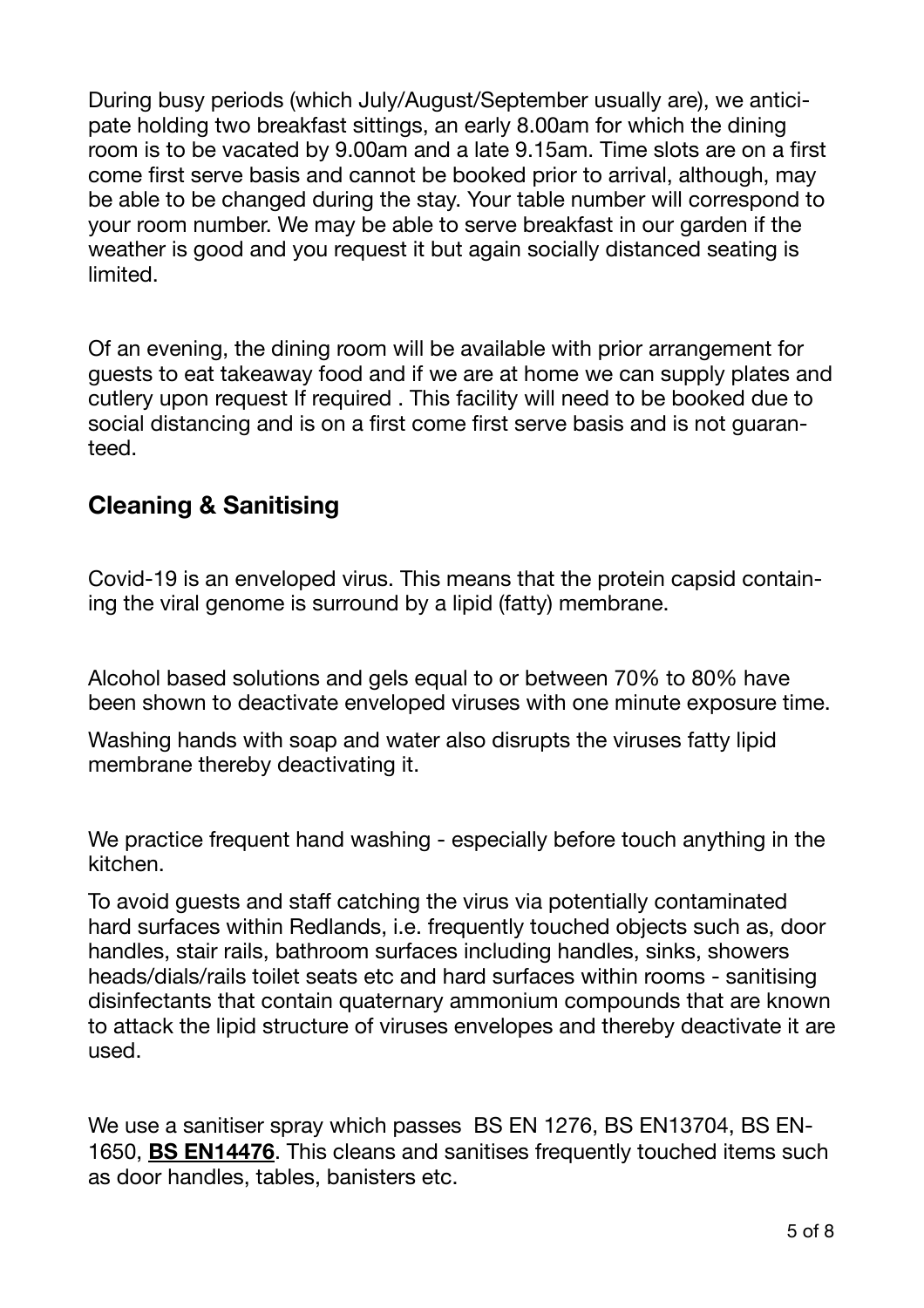The sanitiser in use by us is proven to kill the Norovirus, and enveloped viruses such as HIV, Hepatitis C and H1N1 Influenza.

#### Guest Accommodation

To reduce risk and ensure adequate time for cleaning between guest stays, we will not be able to service rooms on a daily basis. We will however if required change bed linen and service the room after 4 days. So on day 5 of your stay we will service your room. This will only be carried out when the you are absent and you cannot return to the room until servicing/cleaning has been completed. Cleaning in between guests will involve the sanitisation of all hard surfaces, and anything that would normally be touched during the day to day use of the room.

If you would like any cleaning materials to facilitate cleaning of your room within the 4 days in which we will not enter the room please ask and more than happy to provide

Barrier fabrics such as mattress protectors and pillow protectors will be cleaned and/or washed/replaced between sets of guests. Waterproof cleanable mattress protectors will be placed over mattress toppers (the opposite of our standard practice).

#### Public areas

Objects that are touched at a high frequency such as external/internal door handles, stair rails, areas on doors used for opening/closing other hard surface that people could potentially touch will be sanitised regularly. We must stress that regular washing of hands is the safest strategy to minimise the risk of infection from touching eyes/mouth after touching something that is contaminated. Trying not to touch your face before washing your hands also helps protect against infection.

There is usually no need to touch light switches in Redlands as we have automated the lighting system.

Weather permitting we will open doors/windows to achieve good ventilation during the day.

#### Laundry

The majority of our linen is commercially laundered at at least 60 degrees centigrade and pressed to a professional standard.

The remainder of the linen and towels are washed in-house. These items are washed at 60 degrees Centigrade. We then tumble dry everything at a hot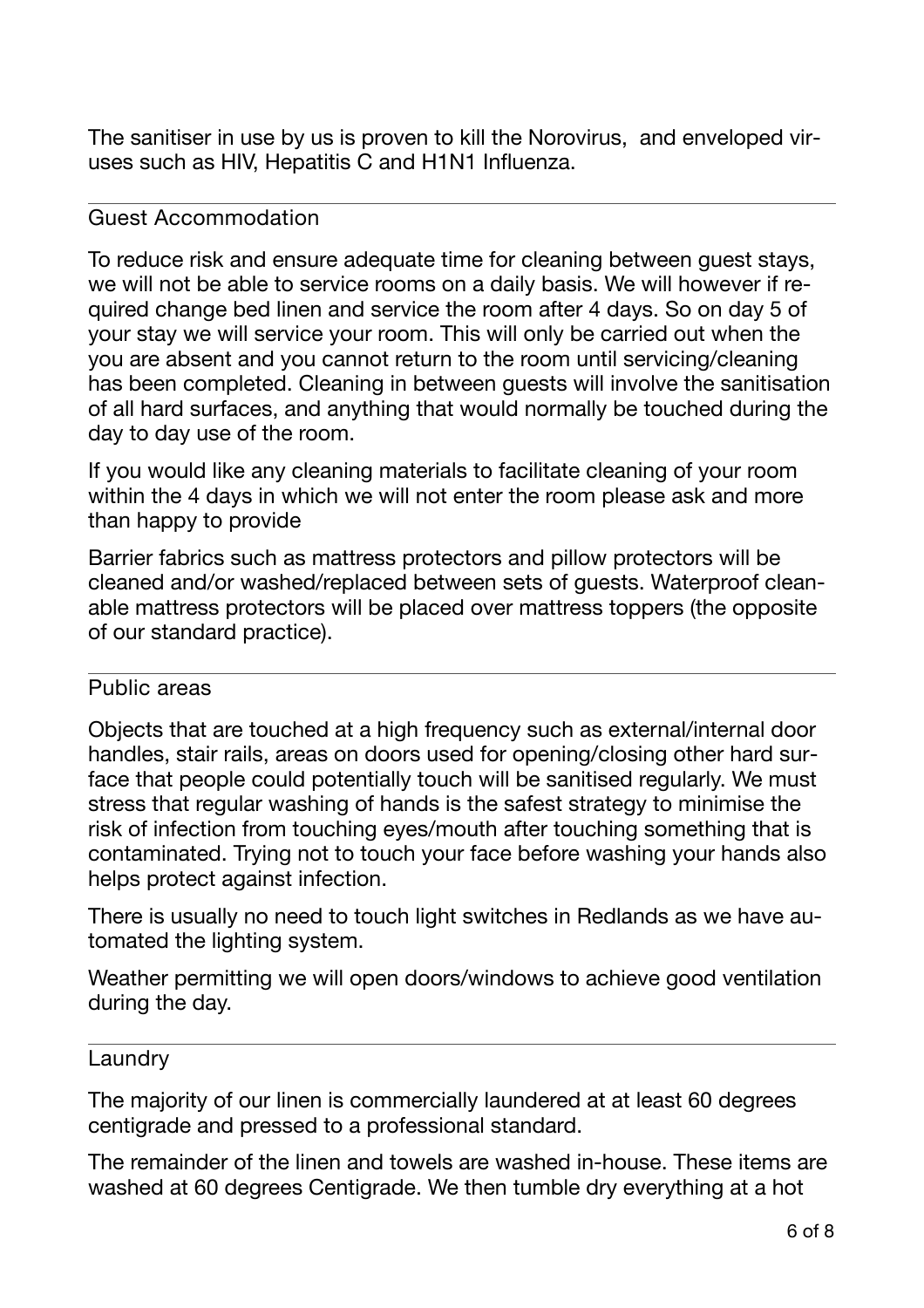temperature which further ensures destruction of any viruses that may be present.

Kitchen

Our hands are always washed prior to touching anything in the kitchen and also at regular intervals thereafter.

All of the breakfast service including plates, cutlery, glasses are washed in a dishwasher at 70 degrees centigrade.

All handles and hard surfaces that are used in the kitchen during breakfast will be cleaned and sanitised prior to service.

## **Check out**

If possible, please open the windows prior to your departure to ventilate the room.

Please remember that only one party at a time in the reception hall/area.

Room keys to be deposited in a box on reception.

If help with luggage is required, it is requested that guest move the luggage to outside of the room, and then wait outside whilst we deliver it to your car.

## **If you become ill and develop covid-19 symptoms during your stay…**

If you or a member of your party present symptoms of COVID-19 or is asymptomatic and declares the need to self-isolate, we advise that you check out and return home to self isolate according to current UK Government guidance.

If you show acute symptoms, have breathing difficulties or you feel your life is potentially at risk, seek medical help immediately.

If you or a member of your party are unable to check-out due to COVID-19, you **must remain quarantined in your room** at all times unless in an emergency i.e. fire or for reason of checking out. We have a set of protocols in place for this situation which are set out in the full risk assessment.